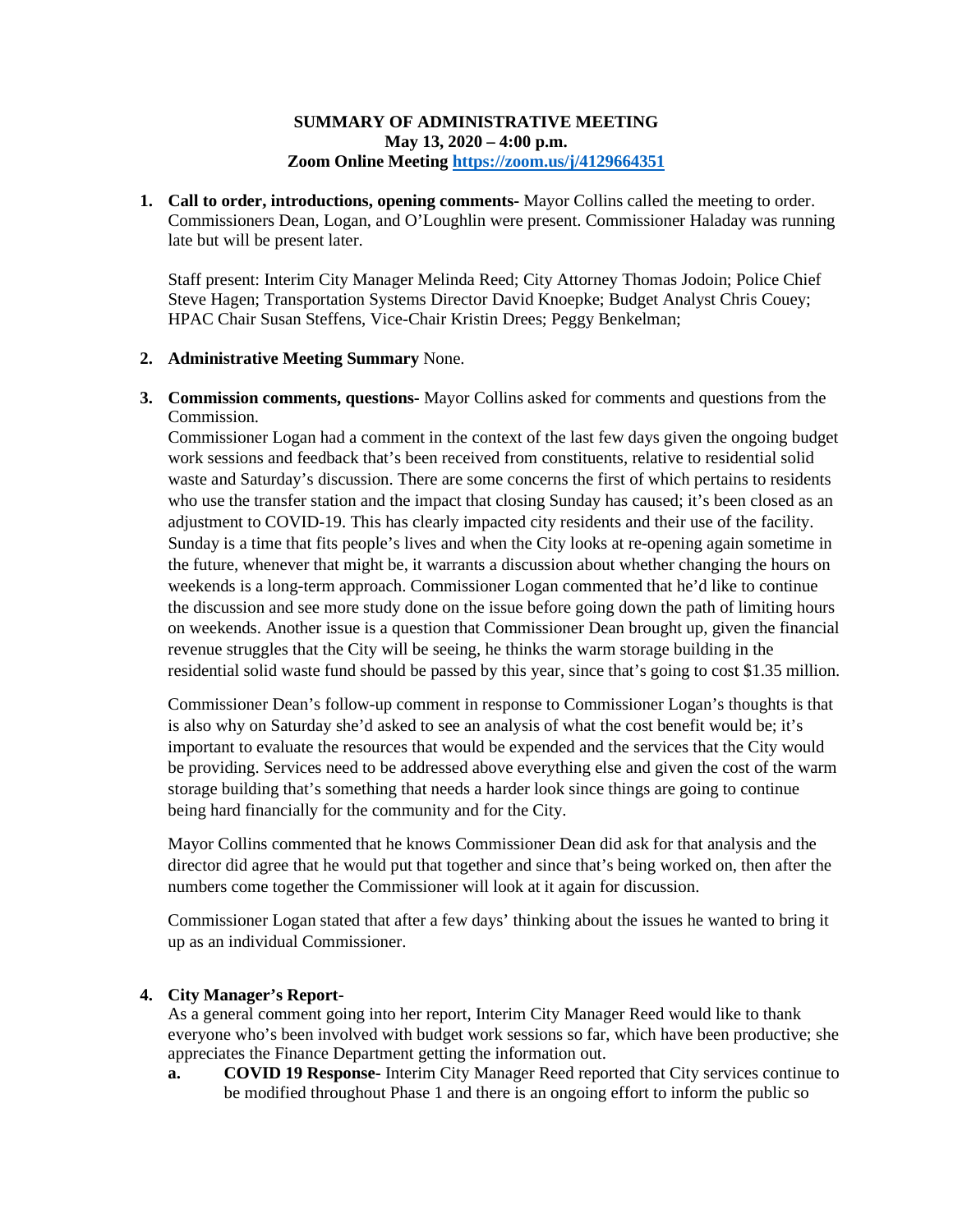please check the City's website as the information is being put out there. Regarding wastewater testing, the results have been delayed for two weeks and the City will ensure the public is informed about those results. Interim Manager then turned the discussion over to Budget Analyst Chris Couey for a review of utility billing inserts.

Mr. Couey reported there is an update on the RFP for the utility billing inserts. Those are not done on-site, rather it's done out of state. The contract was going to be due at the end of July and there have been some issues with that in the past where people aren't getting their bills until after they receive their delinquency notices for non-payment. The City put out a new RFP including some of those stipulations. There have been three bids received, two of which are from out of state and one is local. One of the out of state bidders included the ability to do things like color inserts so they have been taken out of consideration. Of the other two bidders, the local company came in at about \$25 less than the out of state company. The City feels it will be a better service to have a quicker, 3-4 day turnaround from billing to when customers should receive the bill, as compared to the 10-14 day turnaround for out-of-state billing. A local company will also make the process more efficient. Staff has estimated the personnel time, etc. that's spent could come out to \$1300/month given the time they spend correcting errors due to late receipt of bills. The City has chosen to go with the local provider for utility billing and inserts.

Ms. Reed then provided a brief update on the downtown parking situation and this will be brought to the full Commission meeting next week. A survey has been circulated that was conducted by the BID; it appears the preference is to support some form of reduced or free parking downtown. There will be more information for the next Commission meeting so the Commission can consider how to move forward in June. Direction on specific information the Commission would like is welcome, and David Knoepke is available to answer any questions.

**b. Open Container Update -** Ms. Reed referred this update to Police Chief Hagen.

Chief Hagen reported that last Monday there was a meeting with people from downtown and other interested parties; Pete Zuckebrug put the meeting together. The State Department of Revenue was also brought into the conversation since one concern was liquor license restrictions that would prevent businesses from serving alcohol outside of their business. After that discussion, only one business has expressed interested in moving part of their business outside, which was Riley from Ten Mile Brewery. Chief Hagen is meeting with him again tomorrow to discuss his plan. Each request will be considered on a case-by-case basis looking at safety issues. HPD will work with the Parks department because Riley will be taking his business out into the Walking Mall. The normal permitting system will be used, which typically takes 30 days to get approved, but this should be able to get turned around in about seven days. Riley was the only one expressing interest, and at the Monday meeting Chief Hagen explained that changing the City ordinance would be a much bigger course of action and possibly is something to look at doing next summer. For this summer, businesses who want to expand outdoors the permitting system is the best option.

**c. Update on Downtown Distancing and Hygiene Measures –** Ms. Reed reported there was a preliminary meeting with Transportation, Parks, and Community Development to discuss what to look at as far as hand washing and/or hand sanitizing stations both downtown and other high-traffic areas like bus stops. This discussion was to get an idea about cost and location. There's another meeting set for next week and it will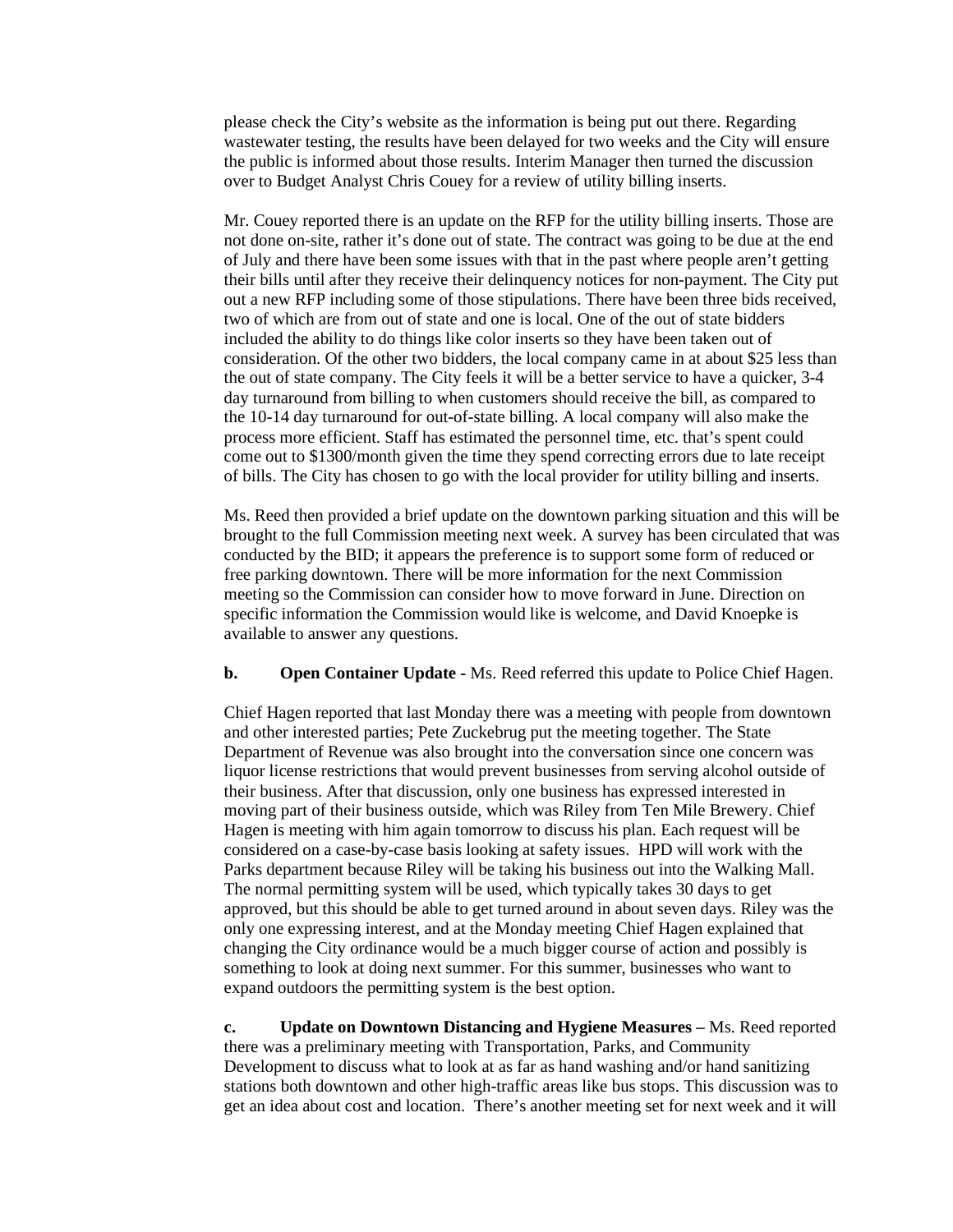be brought to the Commission. There's also another conversation happening with the new TIF Advisory Board to see if this is a priority for them. Direction is welcomed on this issue, but right now they are just looking at moving this forward. At this time Ms. Reed took questions and comments about open containers, downtown hygiene and parking.

Commissioner O'Loughlin asked Chief Hagen about the normal permitting process being for one specific event one day, so as these permit requests are being considered is it possible for people to submit applications for longer periods of time? Chief Hagen answered that is exactly what the process will be; in this case they are working with Riley to get the permit extended through at least the end of May and working with the Parks department to determine the best option for all involved. The process will be adjusted as needed but he doesn't think it will be a problem having permits lasting several weeks as long as the insurance each company applies for will accept the extended timeframes.

Commissioner O'Loughlin asked Interim City Manager Reed about the issue of possibly using TIF funds for sanitizing stations. What is the timeline for the TIF Advisory Committee or is there something the Commission will need to provide for a short-term, COVID-specific solution while waiting for federal resources, as well. Is it up to the TIF Advisory Board to make those decisions? Ms. Reed answered that the City is moving forward with identifying costs and locations for these items in order to submit that to FEMA as COVID-related expenses, while considering the TIF Advisory Fund as an option. If there's a desire to expand the project or have locations outside of downtown to be covered by FEMA, then key places will be mapped out and costs identified to keep the process quickly moving while identifying funding options for it. With the Commission's direction the City would like to put forward an option that will be something the City would do regardless of what revenue stream is supporting it to ensure that the City will be able to provide options downtown in order to facilitate re-opening.

Commissioner Dean expressed excitement that a local company is going to be used for utility billing. She then asked Chief Hagen about the conversations he'd had with local business; her understanding is that Department of Revenue was going to change the timeline about how they were going to support local businesses during COVID with regard to liquor licenses. Was there a discussion about that in the initial conversation, and what is DOR using to move things along? Chief Hagen confirmed there was a discussion that DOR was going to try to speed up the process; he's not sure if that's happening or not. As HPD works with businesses on this they are informing people that just because the City approves the permit, they also need to ensure they work with DOR to be compliant with licensing. He doesn't know if DOR is actually expediting the process, but they said they would.

**d. HPAC – Ghost Sign Presentation –** Interim City Manager Reed reported that there will be a presentation about ghost signs by the Public Art Committee and she turned the floor over to whoever is doing the presentation.

Kristin Drees, the vice-chair of the Helena Public Art Committee, presented information that was compiled by Pam Attardo to the Commission about ghost signs, which are advertising signs originally painted on the sides of buildings in the downtown area. Page 12 of the agenda lists the number of signs around town that should be refurbished, priorities for the Public Art Committee and information about costs. Susan Steffens, the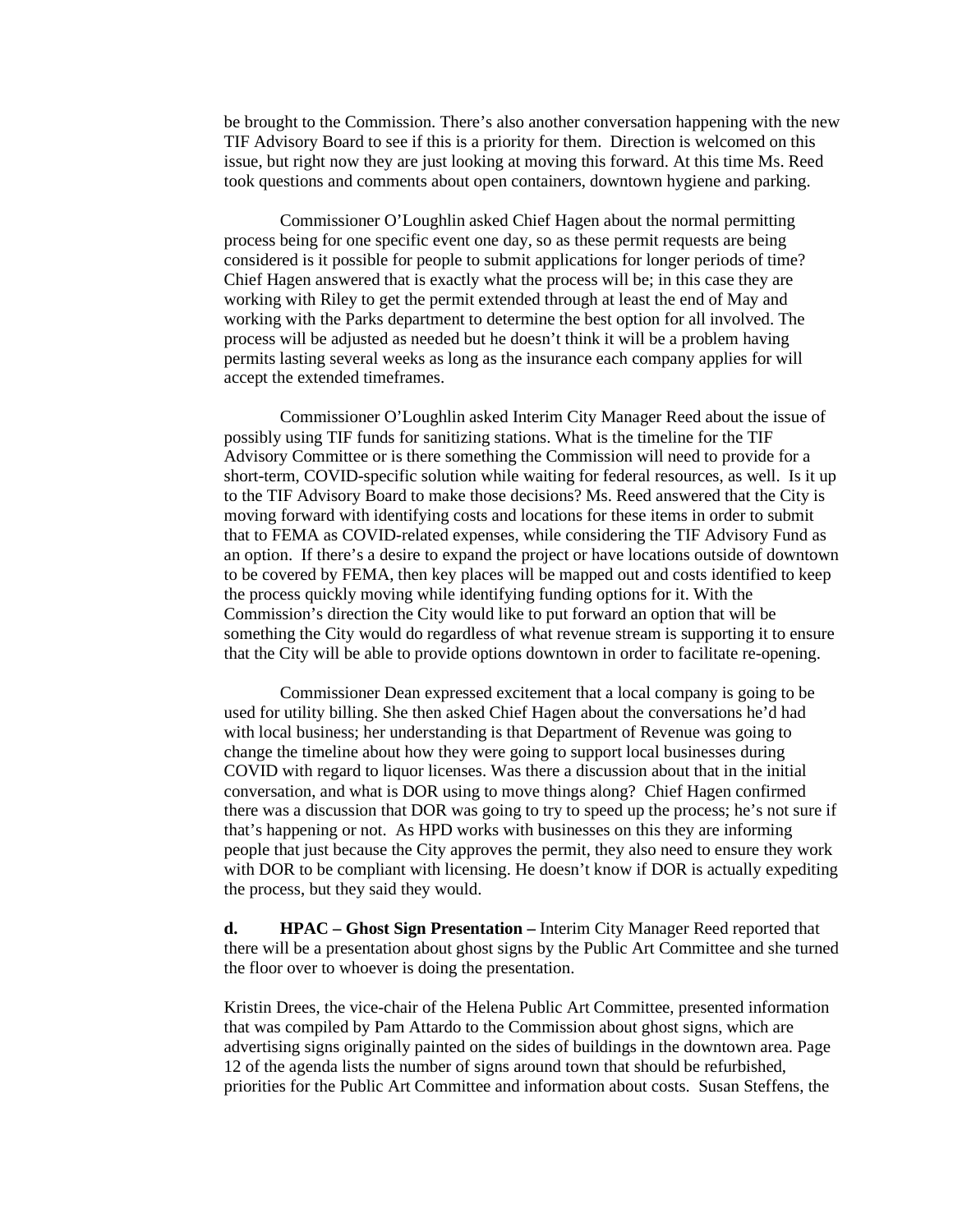chairman of the Helena Public Art Committee reiterated what Kristin said about the signs generating tourism and business in Helena.

Commissioner Dean asked Ms. Steffens about the two signs the Committee had discussed wanting to get refurbished – while one is on the side of On Broadway, what is the second sign and what would the cost of the second sign be? Ms. Steffens provided further details about the second ghost sign – it's still undecided, but the Committee will be voting on that at an upcoming meeting. Commissioner Dean asked Mr. Couey about the money budgeted, about \$50,000 from the General Fund under the City Manager's budget. The question is whether all of that funding is still intact, and then what is it allocated for.

Mr. Couey answered that the funding in that particular account has had multiple claims on it over the last few months from many different people and organizations. The Interim City Manager and assistant to the City Manager, Amanda Opitz, have been looking at who and where the City can appropriate some of that money; they would be able to provide a better answer at this point as far as how they've decided to allocate those funds for this year. Going forward into next year, there is a line allocated under this fund for \$20,000 at this point, specifically for ghost signs. This year, the \$50,000 of downtown initiative funds, there are a few other claims to that from the former City Manager.

Interim City Manager Reed explained at this time she does not have a clear answer on that question; these funds have been placed in the 2021 budget and her office is trying to identify how the downtown Helena funds were promised. This has not been resolved yet, but her hope is that will be done soon. Commissioner Dean requested that the Commission be updated on that.

Commissioner O'Loughlin asked Mr. Couey if previously the Public Art Committee had some funds that were allocated for their budget. From looking at the minutes on page 23 of the packet, from an administrative meeting, HPAC came forward with their priorities but Commissioner O'Loughlin's take on it was those priorities were subject to what was available in their budget. There were some early conversations last year about reducing HPAC's budget by \$8000 but the Commission ultimately did not do so. What was the HPAC's budget and how much of it has been expended?

Mr. Couey explained that for the HPAC their budget is fund 233. For FY20, they were allocated from the general fund \$12,00 and there was a donation of about \$7,000 so in total they had \$19,000 for this year. So far \$7500 has been spent from that. Looking at next year, there was a \$30,000 donation the HPAC was expecting from the Boundy family and which would then be expended on a memorial sculpture. The City is only providing the same \$12,000 that they had done previously. Commissioner O'Loughlin clarified that if what's reflected in the FY21 budget is in addition to the \$20,000 previously allocated. Mr. Couey explained the \$20,000 is not specifically the HPAC's budget; it's in the City Manager's budget for next year. Commissioner O'Loughlin commented for areas like this former Commissioner Noonan's institutional knowledge was always helpful; he had emphasized that by building up the HPAC's fund over time that allowed them to be able to do bigger projects. Commissioner O'Loughlin asked Ms. Drees and Ms. Steffens about the timeline of doing the ghost sign restoration projects, and if they're anticipating, assuming they have the needed resources, doing these projects in the summer of 2020.

Ms. Steffens explained they do not anticipate these being done this summer in 2020. COVID-19 notwithstanding, it would require putting it all together too quickly to do this summer. HPAC is also working on two other projects – traffic signal box designs, and the Boundy memorial sculpture. The hope with the ghost signs is to get underway in the spring of 2021 or possibly fall 2020. It's also possible there might be access to some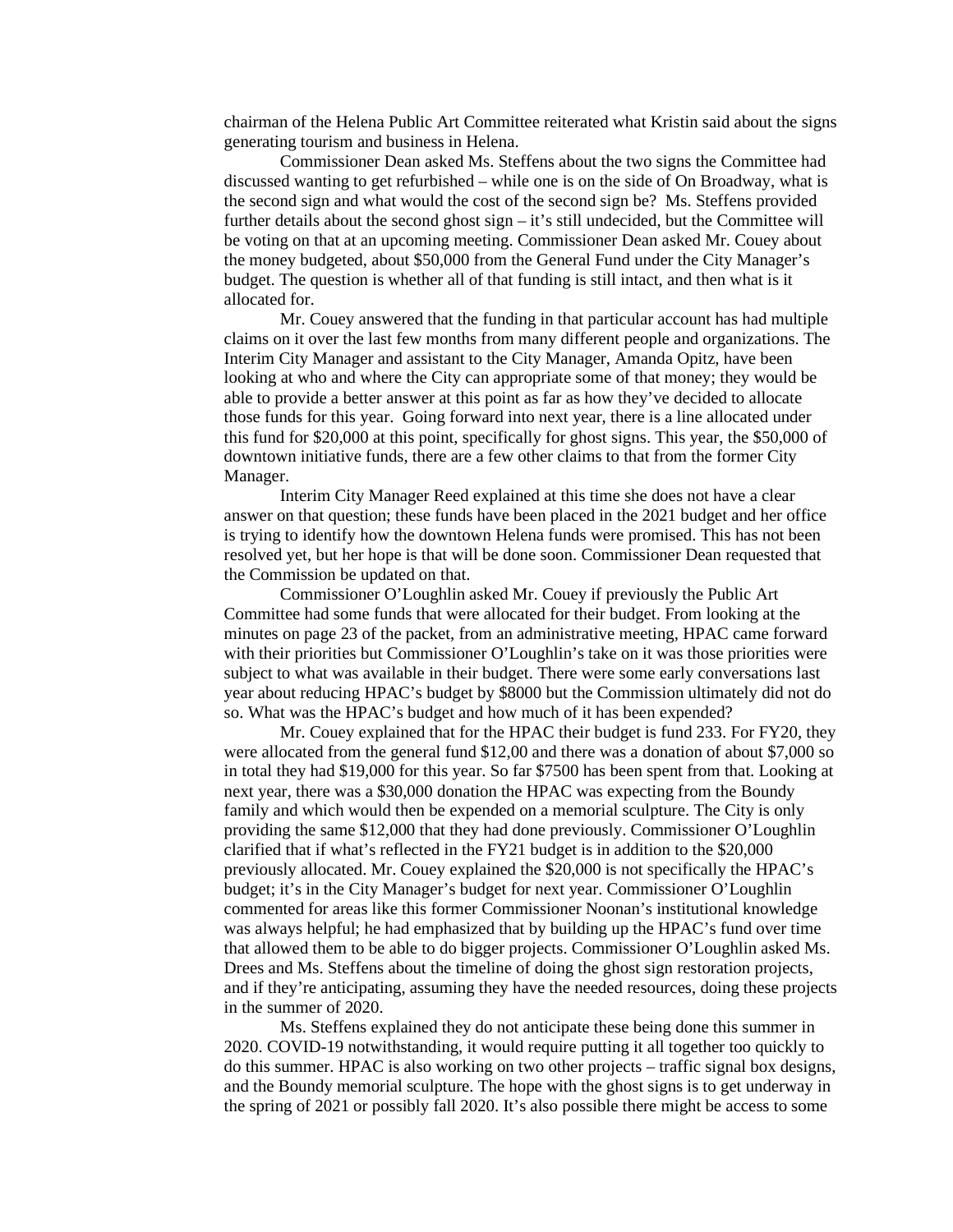private funding through the building owners where the signs are being worked on, if businesses want to donate.

Peggy Benkelman, HPAC Coordinator, commented that in the packet is a letter to former Commissioner Noonan from former City Manager Ana Cortez, dated August 13, 2019, that specified they did want to move ahead with the project. Also, it had already been discussed at an administrative meeting September 18, 2019 – the Commission and the City Manager wanted to approve the ghost signs. HPAC was hoping to stay with that and get at least two ghost signs done. HPAC already has the money in their budget and are currently working on the traffic signal box project, which is \$9,000. Since the Boundy sculpture is privately funded there's no cost to the City for that.

**e. HPAC – Crosswalk Painting Presentation –** Interim City Manager Reed reported there's another HPAC presentation about the crosswalks and turned the floor over to HPAC representatives.

Sandra Hines, representing the Holter Museum of Art as the Education Director, reported that the Afterschool Teen Arts Council (ATAC) has been working on a community arts project since January; the proposal is painting the crosswalks at Lawrence and Last Chance Gulch, near Bert & Ernie's, Wells Fargo, and just down the street from the museum. The meeting packet includes images about the project. Ms. Hinds then handed floor over to Megan Lund, who will discuss the ATAC and their goals for this project; after that Janaina Viera-Marques will explain the plan for implementation.

Megan Lund introduced herself to the Commission and explained the project of the ATAC and the committee's goals. Ms. Hines then introduced Janaina Viera-Marques, the lead artist on this project. Per the packet the goal had been to finish this project on Vigilante Day but that did not happen. The project is still being planned subject to the COVID-19 crisis and CDC and Lewis & Clark County guidelines are being followed. ATAC is looking to the Commission for permission to do this project and guidance on obtaining any needed permits; Ms. Viera-Marques will now speak briefly to this.

Ms. Viera-Marques explained that ATAC is very excited about this project which is a wonderful reflection of the Helena community. The plan is to implement the project as soon as CDC guidelines dictate how it should be done. Starting to paint would be done very early in the morning and go until mid-afternoon when the painting would be done on the crosswalks. The content of the paintings will be about the history of Helena and of Montana and it will be done in a way to beautify the city. ATAC has been reaching out to citizens and expects to be able to finish this painting in one day, so they are asking the Commission for support in making this project happen.

Transportation Systems Director David Knoepke commented that the department has been working with ATAC on this project; from the standpoint of maintenance there are concerns with the paint colors. Acrylic paint has been tested outside and this type of paint can wear differently depending on tire paths, so at some point if the project is approved, the paintings would wear away and the City would then have to go in to chip-seal or fog-seal the intersection and then re-stripe the crosswalks. Another concern is that after contacting MDT, since Last Chance Gulch is an urban route in their jurisdiction, there was no firm answer but apparently MDT is reluctant to approve a project like this at this point. They thought it might be better implemented on private property. The City could look at alternate locations for this, such as the Walking Mall where there is lots of foot traffic and visibility. Either way, Transportation will work with the Commission and ATAC to determine the best path for this project.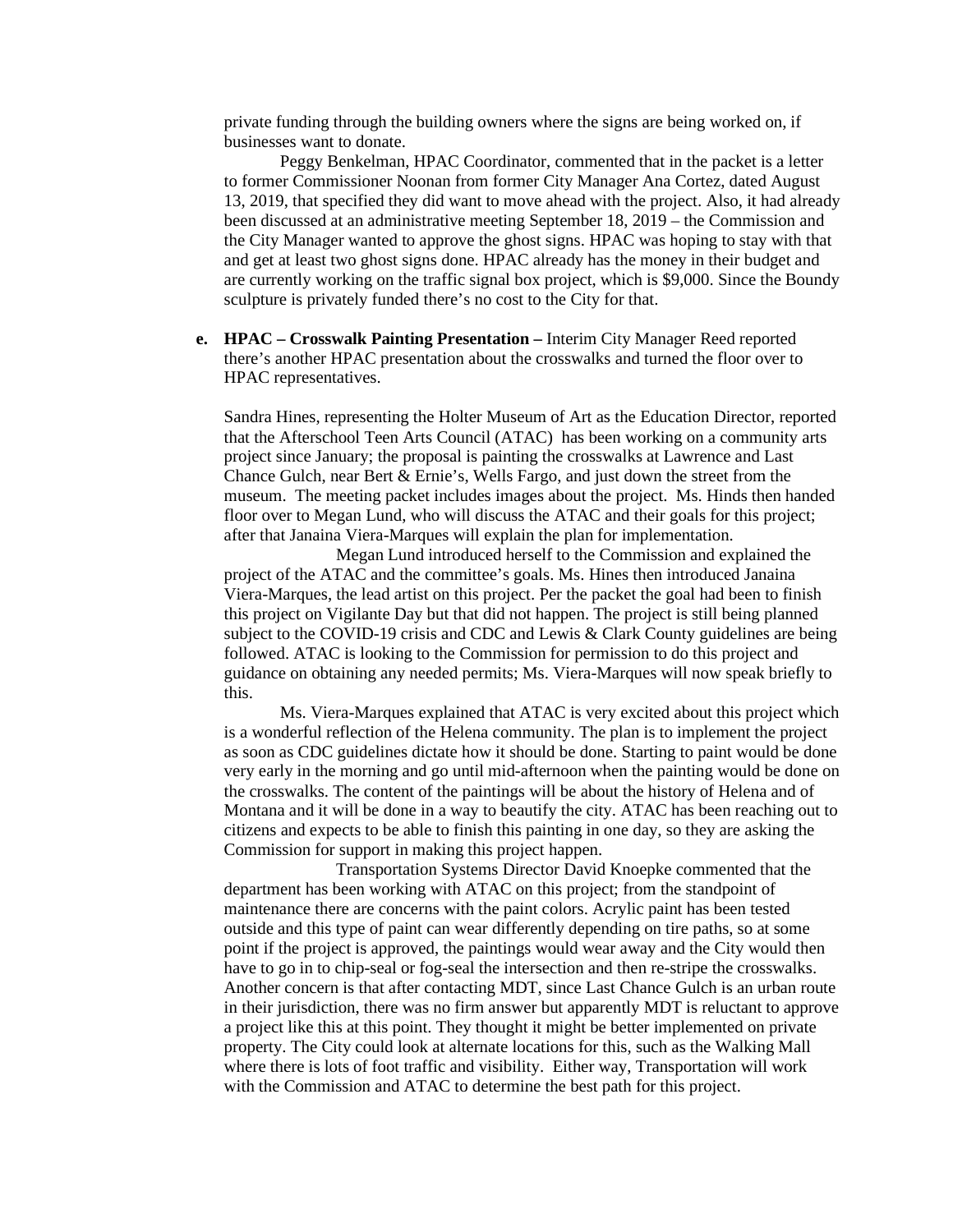Mayor Collins asked Mr. Knoepke about his comment that he's not certain that MDT is in favor; does that mean it's not definite and that the City can still work with them? Mr. Knoepke answered that ATAC would have to submit an application to MDT for review, which could be done while the City is still under Phase 1 reopening; that could give MDT some time to look at the project and make a decision and present the City with questions. Mayor Collins explained to ATAC members about the application process, that should be started and then the Commission can see where it goes from there.

Commissioner Dean thanked the Holter and the members of the ATAC for their leadership on this project. There are examples of this sort of project nationwide and they've been very successful and done lots of good for local neighborhoods; she expressed the hope that this is something that the Commission can work with the City, the Holter and the students on to make sure everything is compliant while also supporting the project. In other neighborhoods that have had projects similar to this they have also experienced pushback from regulatory bodies, but in the end upon project completion they've been embraced by their communities and have presented no impediment.

Mayor Collins concurred with Commissioner Dean in expressing support for the project but also appreciated Mr. Knoepke's point about working with MDT to see the project to completion. He asked for feedback from Mr. Knoepke to let the Commission know what they can do to help things move forward.

Commissioner Logan commented that he attended a meeting between HPAC, the Holter and ATAC where a presentation was held at Bert & Ernie's – that was before the shelter in place order was implemented, and it was a great presentation and very heartfelt. Particularly as it's been shown how youth have been impacted by staying at home and online learning, and being limited in their interactions with the community, Commissioner Logan stated he feels this is a great project and outlet for teenagers that would add beauty to the community.

Interim City Manager stated that the last item on her agenda for this meeting is about the discussion at the Saturday work session regarding solid waste and solid waste diversion. This has two parts where direction will be needed: first, increasing the City's contribution to the recycling program – if that is the Commission's intention then the City will start the resolution of intent process. Secondly, there appears to be interest in other solid waste diversion options, and if that's something the Commission is interested in providing direction to explore for the future, rather than in the immediate short-term of within this fiscal year's budget.

Mayor Collins commented that there's no problem with those options being pursued and he would encourage the Commission to move forward. Commissioner Dean expressed agreement with Mayor Collins and commented that it will be important to involve Patrick Judge as well as the Citizen Conservation Board which is also looking into zero-waste opportunities. Mr. Judge would have recent notes from those meetings and some work had been started there. Any opportunity to start pursuing a more aggressive waste diversion program is important. If increasing the City's contribution to the recycling program is important and a good place to put resources, Commissioner Dean expressed support for that as long as all waste reduction opportunities are being maximized.

Commissioner O'Loughlin commented she would support moving forward with Commissioner Haladay's proposal to increase the contribution to recycling. There hasn't yet been a specific proposal for solid waste diversion but that's something the City should keep looking at and potentially build out over several months, including work sessions so Mr. Judge can provide the Commission with updates and potential options and timelines. In the context of the FY21 budget, Commissioner O'Loughlin expressed support for the current proposal.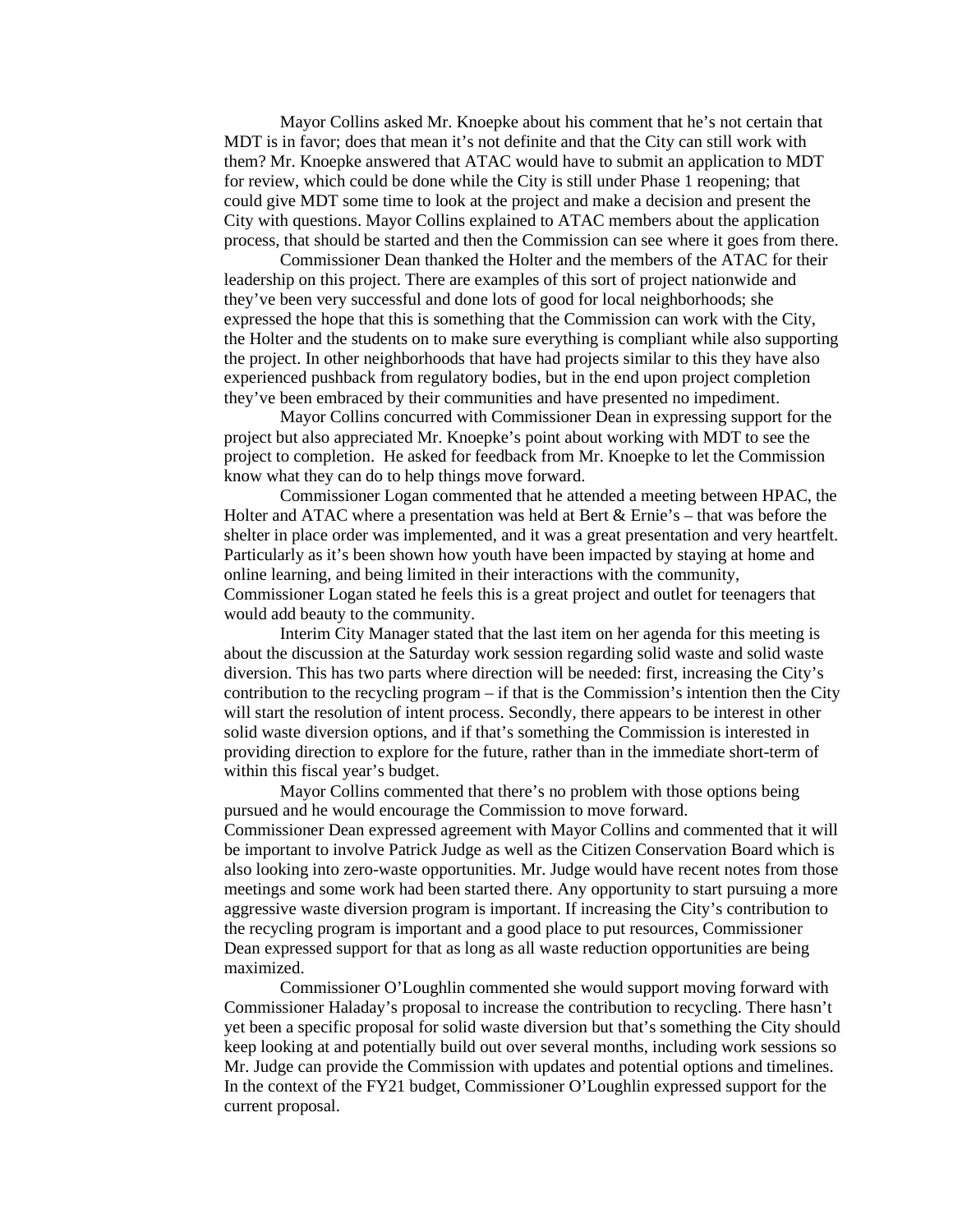Commissioner Logan stated he's open to discussion on the solid waste diversion but is also comfortable with the City's contribution to the recycling program as it stands.

**5. Litigation Strategy-** City Attorney Jodoin provided updates on two items. Regarding Beattie Street, yesterday Judge Seeley denied the plaintiffs' request for a preliminary injunction and dissolved the temporary restraining order, so the City can move forward with work on the Beattie Street trailhead and street improvement project at any time. Helena Sand & Gravel will need a few days to mobilize and plans to start Monday morning. Per Judge Seeley's order work can only be done between 8:00 am-7:00 pm, which was going to be standard operating practice on this project regardless.

Mr. Jodoin provided an update on the second item which is the retaliation lawsuit that the Montana Independent Living Project has brought against the City. Since the last update to the Commission, the Montana Supreme Court denied their request for writ of supervisory control and sent it back to the District Court. Mr. Maffitt, a party to that complaint, voluntarily withdrew, so MILP is the only party left. It's now being structured so that MILP can properly appeal the District Court's decision about whether MILP has standing to make a retaliation complaint before the City gets to the next step. The City has a mediation scheduled with MILP on May 21 to be attended by City Attorney Jodoin, Murray Warhank representing the City, and an MMIA representative.

**6. Department Requests-** No requests were received.

#### **7. Department Presentations-**

a. **Public Works/Engineering – Presentation of Rodney Street Reconstruction Phase 1 – 90% Design Update.**

The City's design consultant, CDM Smith, will be presenting an update on Phase 1 of the Rodney Street Reconstruction Project. The project is to reconstruct the curb, gutter, sidewalk, street, water mains, and sewer mains from Broadway to 9th Ave. The consultant's first design, based on the City Engineering Standards, included 10-foot travel lanes, 6-foot parking lanes, 2-foot curb and gutter, 7-foot landscaped boulevards, and 5-foot sidewalks with curb extensions (bulbouts) to enhance pedestrian safety and provide additional greenspace.

Through the four public meetings on the project, the overwhelming comments were to maintain the feel of the existing street, keeping or replacing trees, and enhance the landscape. Business owners voiced concerns over narrowing of the street to the City Standard 10-foot travel lanes and the bulb-outs. The major concerns for the business owners from narrowing of the street was the impact to on-street parking, delivery trucks, and safety for exiting from parked cars. There were additional concerns from the business owners that the bulb-outs would impact on-street

parking and turning movements of delivery trucks. As a result of the public meetings and business owner concerns, the design has been modified to increase the travel lanes to 11-feet and reduced the bulb-outs for easier truck turning movements in the business section, Broadway to 6th Ave. The modifications to the City Standard Design will require a deviation for wider travel lanes and eliminate or reduce landscaping and trees in the business section. The total estimate for the project, engineering and construction, is between \$2.65 Million and \$3.5 Million. The break down for the high estimate is \$820,000 for the water, \$620,000 for the wastewater, and \$2,065,000 for the street. As in the current proposed budget, Wastewater and Street Maintenance will require a loan for the project.

Mayor Collins commented that he's received emails from residents in that area indicating that this project will decrease the width of the street. From Mr. Young's explanation it appears that there will actually be an increase so he asked for some clarification.

Mr. Young explained that that the widening he was speaking about is in the area from 6th to Broadway in the business district area. North of 6th, up to 9th, the design follows engineering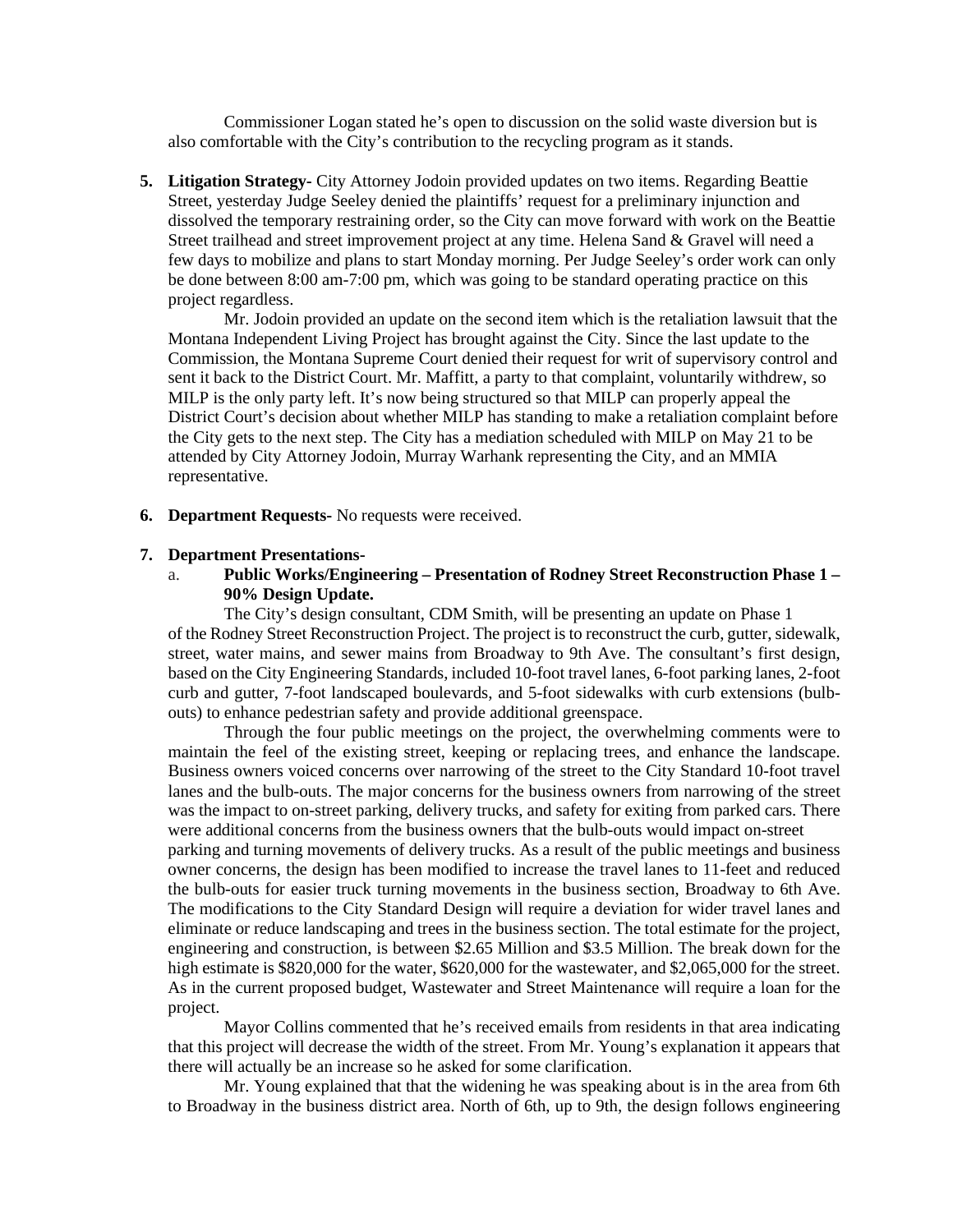standards for parking and driving lanes. On those three specific blocks the width is proposed to decrease from 31.9 feet curb-to-curb to 29 feet. This allows more boulevard space for the trees, which was a large part of the public response, but it also follows the complete street engineering standard which streets are required to meet unless the department receives Commission approval.

Mr. Leland commented that the way the roadway is currently constructed is wider than the city standards. The design itself is to go to city standards, which would narrow the street, and with the original design it's going out a little wider than standards. The current proposal is to narrow the street but it will still be wider than the approved city standards for street width. The standard for a travel lane is 10 feet, which is in the design, and in the business district it's been expanded to 11 feet but as it exists today it's at 12 feet. There will be some narrowing of the street but it will still meet city standards.

Commissioner O'Loughlin asked first of all, going back to the bulb-outs, they've been reduced from the original design; based on attending a listening sessions she heard that that's been adjusted. Upon following up with area businesses they indicated that was the first time they'd heard about it. She then asked staff if they would be able to meet individually with business owners to discuss the changes to the bulb-outs in the design – was that able to happen, and secondly what feedback has been received about this?

Mr. Leland answered that staff has been meeting with most of the business owners and anyone else who wants to talk about it. Some of the business owners are still unsatisfied with the bulb-outs and want them removed. The design team felt that having bulb-outs made the design more pedestrian-friendly and safer so they'd try to keep those in such a way as to accommodate turning movements. Some business owners would prefer the bulb-outs be removed and the street be left as-is without landscaping. Removing the bulb-outs would reduce the amount of landscaping, and that was another comment that came up during public meetings, that is people want to see more landscaping and greenery in the area.

Commissioner O'Loughlin asked about Mayor Collins' point about street width. One of the comments that has been received was regarding snow removal and snow plowing and how that might further narrow the street. She asked for staff response to that issue relative to how reducing the width of the street by two feet will look like in winter.

Transportation Systems Director David Knoepke answered that this section of Rodney has been added to the snow removal area but didn't have to deal with that area much due to light snowfall this winter. In the future, snow will be removed more often. There will be a berm from minimal snowfall but for larger snow events the department will handled snow removal both on Rodney and in the downtown area.

Commissioner Logan asked Mr. Leland about the impact of the bulb-outs on on-street parking. Mr. Leland referred this question to Shaheen for a full answer, but this will really have minimal impact on the area because an attempt was made to keep everything within the striped noparking areas.

Shaheen commented that in general the bulb-outs generally match where parking is prohibited by yellow paint. Since the project has mimicked the area's parking there will be minimal impact to on-street parking. As far as narrowing the street, one block where most comments were received is between 5th and 6th Ave. People were considered about the width there and the project design is widening the street on that block by two feet.

Mr. Leland explained he was done with the presentation and can take further questions or any direction from the Commission as far as being ok with the street widths and bulb-outs.

Commissioner Dean asked if the neighbors and businesses were notified that this presentation was on the agenda for this meeting. Mr. Young stated that there is a spreadsheet showing the sign-in sheet contact information from all the public meetings; last week an email was sent out to all the contacts that the department received, about 70 people, reaching out to them about it. One party responded electronically with comments since she wouldn't be able to attend today.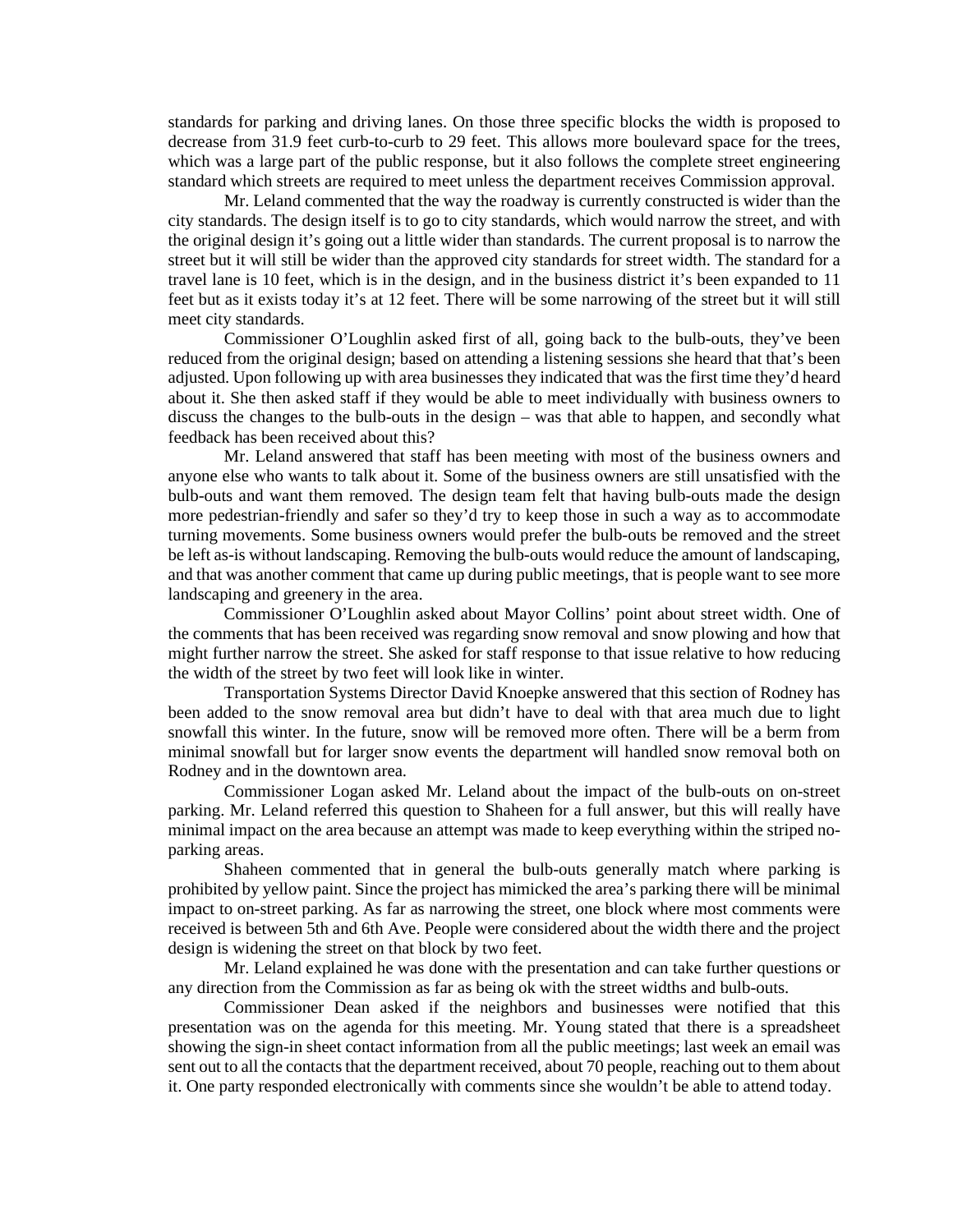Commissioner Dean asked if the department felt like the concerns brough up by the area residents and businesses have been sufficiently addressed or if per neighborhood comments if the issue of street widening/narrowing has not been addressed sufficiently. Mr. Young answered that the specific letter that they received brought to light the compromise that was being sought. Many participants at public meeting said they wanted to keep the tree-lined street and boulevards. Currently many of the trees planted on Rodney are planted two feet off the curb; when the street goes to city street standard width and reduces the north end a little, it will improve the distance from the curb to those trees. It sounds like as far as snow berms on the curb, that might be more of a street maintenance issue to be worked on with operators and

and snow plows, if they aren't clearing snow off the road. The boulevard is there to catch that snow so it should be on the road. Per Mr. Knoepke, in the business district snow will be removed after large snow events, and north of that area it's important for operators to understand they need to get the snow on the boulevard.

Commissioner Dean commented that first of all, another public meeting isn't necessarily needed but maybe something like a quick survey to the 70 people on the contact list. Based on information she's received in the last week it's unclear if all of the neighborhood's concerns have been completely addressed. There might still be confusion about what has and has not been fixed. Secondly if there could be a Major Projects tab built on the City's website to include big projects like this and related information, to help make it easier for people to know where to go to look for information. Since this will be a major project this is something Commissioner Dean would like to see posted along with all the scans, comments from public meetings, project timeline, and the updated project phases. This particular project might be a good opportunity to set something like that up so people know where to find information as they need it.

Commissioner Logan asked about hearing comments from members of the public and Mayor Collins commented that the Commission will hear from the public at the appropriate time.

Mr. Young stated in response to Commissioner Dean's question, on the public works page on the City's website, there is a public works projects link on the right-hand menu; Rodney Street, Knight Street, Front Street and Beattie Street are listed there. A link to those projects on the City's Home Page is something that could be discussed with Amanda Optiz and could easily be done. Commissioner Dean responded that the easier it can be made for public access the better.

Mayor Collins commented in response to Commissioner Logan there will be public comments on this topic, so for those attending who will presenting comments please be aware public comment will be coming up.

Ms. Reed commented before Parks, Recreation & Open Lands make their presentation, Commissioner O'Loughlin was having technical difficulties and is working on getting back into the meeting; she indicated she does have a couple of questions. Ms. Reed indicated Commissioner O'Loughlin will come back with her questions related to Rodney Street before public comment in order to avoid delaying the meeting.

# b. **Parks, Recreation & Open Lands – Helena Open Lands Recreation Plan Update – Public Involvement**

Director Kristi Ponozzo, Jonathan Bartsch of CDR Associates and Deb Halliday of Halliday & Associates reported that starting in Spring 2019, the City of Helena engaged CDR Associates to lead the Helena Open Lands Recreation Plan update. The CDR team interviewed 50 individuals from 23 organizations or affiliations and reached out to nearly 80 individuals from 38 organizations or affiliations. From these interviews key themes emerged. In Fall 2019, CDR engaged Halliday & Associates to design and facilitate three community workshops to gather input on key themes. More than 100 people participated in the workshops. In addition, an online survey generated more than 150 responses. The community input helped guide the City of Helena's Open Lands Recreation Plan update.

The intent of the Helena Open Land Recreation Plan is to be an accessible, usable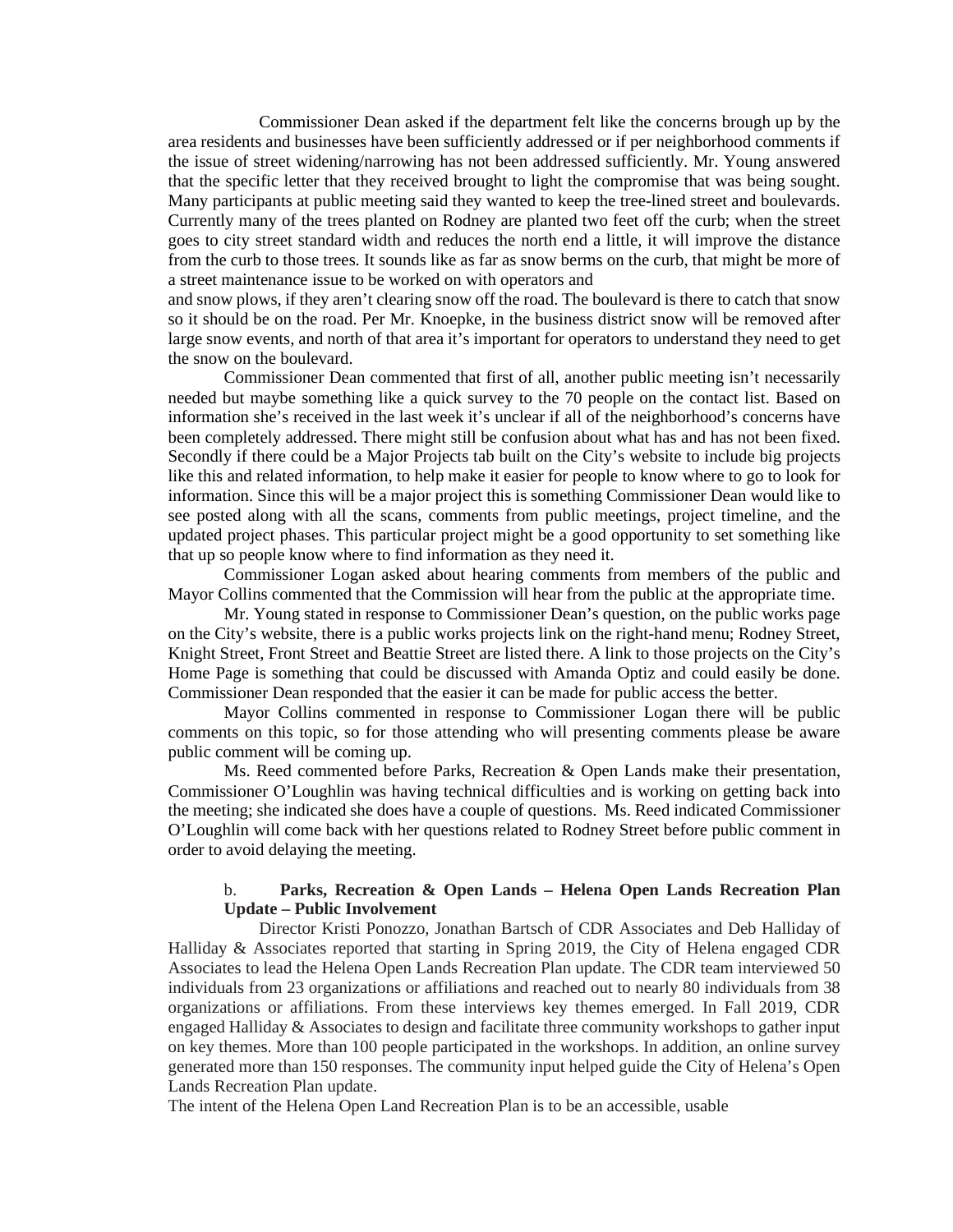guide for current and future decision making and to guide not prescribe. The City of Helena envisions this plan to serve as a guide for current and future decisions. The City recognizes that uses and demands will continue to change over time. This plan

sets out broad guidance and a collaborative process to equip the community's stewardship of HOL.

The Parks Department brought the Final Draft of the Open Lands Management Plan, Recreation Chapter to the January 13th City Commission Meeting for consideration. Direction was received at that meeting to bring back to the commission the specific public involvement process outlined in Chapter 7. A draft of the public involvement process (attached) was offered by several user groups who worked together to come to consensus on what the public involvement process should look like. The Parks Department reviewed the process and made some minor changes that are reflected in the document. The proposed public involvement process is a robust and usable guide to engage the public on major recreation projects on open lands. The Parks Department would like final adoption of the Open Lands Management Plan, Recreation Chapter and accompanying public process appendix.

Lisa Bay, representing Helena Hikes, spoke regarding the draft public involvement process that was reviewed by the Parks Department and expressed appreciation for the Commission's commitment in 2018 to a public involvement process regarding Helena Open Lands as well as transparency in City services. Helena Hikes supports the adoption of this chapter and the public involvement process that's being presented, however the ad hoc committee had concerns about two other issues. One is providing an introduction to the public involvement process and giving it context about why it is needed; secondly, draft protocols for public involvement with the City updates the Open Lands Management Plan as opposed to public involvement related to major HOL projects.

Lindsay Gilstrap, representing the Helena Trails Alliance, spoke regarding the draft public involvement process being presented today and expressed support for the draft plan as it reflects the interests of a range of stakeholders in the Helena community.

Eric Sivers, representing the Montana Bicycle Guild, spoke regarding the value of bringing to City staff a starting position that had broad consensus among the three groups for the Parks Department to start their review of this process and expressed appreciation for the Department's receptivity to that.

Commissioner Dean asked if the Commission could get a copy of the other pieces mentioned by Ms. Bay. She also asked for Ms. Ponozzo's feedback on whether it's appropriate to do that all at once. Her second question is regarding section 3.1 in the draft about the release for public review project analysis reviews of all major projects at least five days in advance of the Major Projects Open House and if five days is enough advance notice given the length and technicality of some of these analysis reviews.

Ms. Ponozzo replied that Ms. Bay can provide the other two documents and is welcome to do so. The Parks Department has seen those documents but for the purpose of this meeting the goal was to provide the Commission with the specific public involvement process document per the Commission's direction. Regarding Section 3.1 the language states "at least five days in advance." Attached to the agenda is the project analysis form so these won't be hundreds of pages per project, but the language in the plan could be adjusted to reflect a longer period of time for public review before the Open House.

Mayor Collins commented "at least" means that's the minimum amount, but it can always be more, i.e. the documents could be presented two weeks ahead of time. Director Ponozzo confirmed that was correct.

Commissioner O'Loughlin asked if the Commission wanted to go forward with the Recreation component or hold off on that and do an update on the full plan; that question came up in January and she wondered if that's something the Department is still seeking direction on.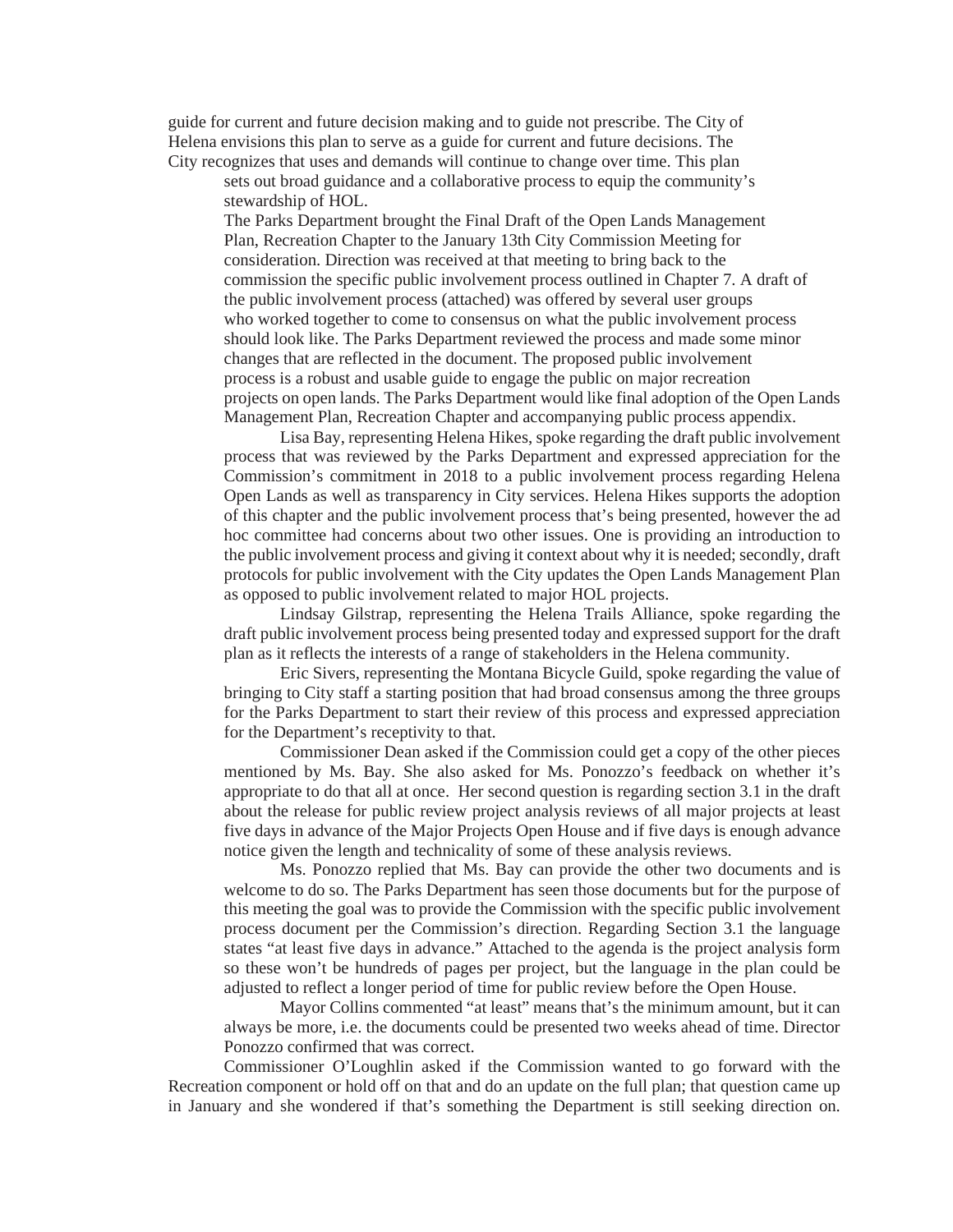Director Ponozzo answered that this is no longer an issue, it was addressed at that previous meeting. The Department is not seeking an update on the entire plan, specifically they are focusing on the recreation plan because that's where there were issues. She clarified that at this point she's asking at whether this is ready for official adoption and would like feedback from the Commission.

Commissioner O'Loughlin expressed appreciation for the question of the five-day review period being raised and stated she'd be more comfortable if the standard language was at least ten days since for some major trail projects there's lots of feedback. She commended Director Ponozzo for the work that's been done proactively in the last year to get this information out, since in the past it's been challenging for the public to understand what's happening; she would support a tweaking of the language to allow for a longer public review period unless staff have concerns. She expressed appreciation for having a much clearer public information component of the Plan and is in favor of moving forward with approval.

Commissioner Dean expressed appreciation to all involved parties including the consultants and the three community groups. Mayor Collins concurred with Commissioner Dean in expressing gratitude towards the various parties who were able to come together for one cause, and for the robust public involvement; he is comfortable moving forward towards approval of the Plan.

Director Ponozzo clarified that she will be looking to take this to the next Commission meeting and put it on the consent agenda. Mayor Collins stated he was fine with that and asked for any objections. None were received. Mayor Collins asked Interim City Manager Reed to put this on the agenda for the next Commission meeting and she stated she would do so – it will either be on the next meeting agenda or the meeting following that.

### c. **Community Development – State of Montana Presentation of Montana Heritage Center Concept**

Community Development Director Sharon Haugen introduced this evening's update on the Montana Heritage Center, on which in the future the Commission will be taking action. The first action will be on May 18 to address whether or not to close 6th Ave. Ms. Haugen turned the floor over to the State of Montana and their consultant Cushing Terrell.

The State of Montana presented the most current designs and concepts for the new Montana Heritage Center and answered questions regarding the proposal. They presented information concerning their public outreach process. The staff from the Department of Administration design team presented the newest concepts for the Montana Heritage Center and answered questions and addressed initial concerns from the Commission.

Commissioner Dean thanked the State of Montana and Cushing Terrell for their work on this project. She commented that looking at the history of the development of cities often you'll see the staple of the city being located at the end of a major road; in Helena 6th Ave. dead-ends at the City County building. In this new scenario the other end of 6th Ave. would then be the location of this new building that Helena would be lucky to have. She expressed excitement about this project both for Helena and for Montana in general.

Commissioner O'Loughlin asked about the timeline for the full project since it has to go to a formal Commission meeting for vacation of 6th Ave. Cushing Terrell responded that they'd like to proceed with some further site work and parking development on the north end along 9th Ave. and 8th Ave. at some point this fall to alleviate traffic congestion that results from the Legislative Session, as well as some utility work. For the major construction of the addition, that would start in April or May 2021. The timeline is impacted by the actual construction, moving historical staff into the new addition, and then a renovation of the existing space; this is a long-term project.

Commissioner Logan expressed appreciation for a great and informative presentation.

Mayor Collins requested any public comment on all of the department presentations.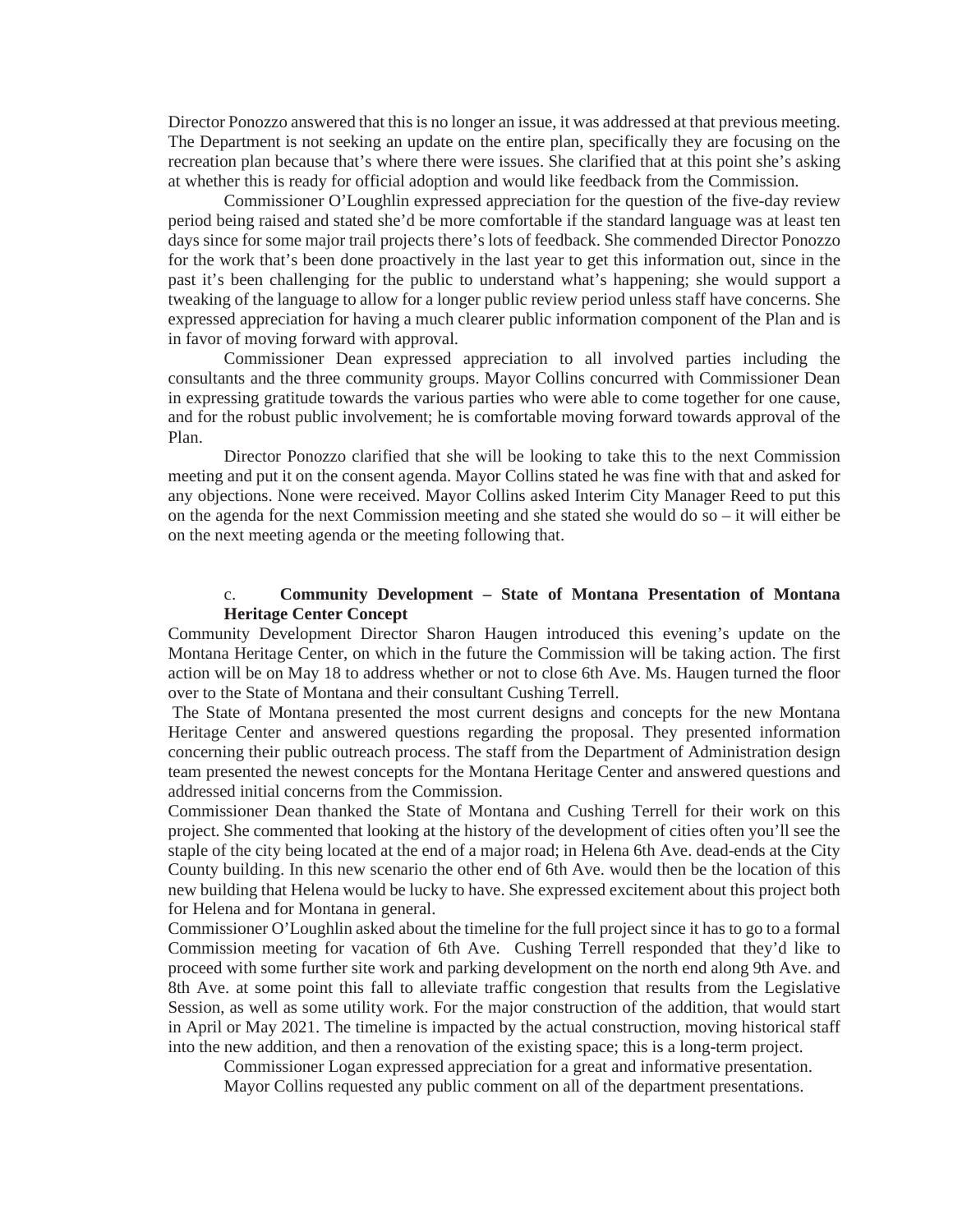Tracy Kenyon with Montana's Credit Unions presented the Commission with comments regarding the Rodney Street development and expressed general support for the project but indicated there are some concerns about the bulb outs given delivery trucks that are seen on Rodney several days a week. She expressed appreciation to Mr. Young and Commissioner O'Loughlin for their communication and responsiveness. She also expressed concerns regarding the beautification aspect of the project since their building at the corner of Rodney and Breckenridge has no outside water and they will have a hard time with maintenance of added vegetation.

Commissioner O'Loughlin indicated she has more questions regarding Rodney Street but is fine with waiting on that until after public comment.

Doug Miller, 1213 9th Ave., commented regarding the new Montana Heritage Center and expressed concerns regarding overall traffic throughout the Capitol Complex and the closure of 6th Ave. through that area.

Evan Hammer, 1203 9th Ave., commented expressing concerns about the closure of 6th Ave. and traffic in residential areas around the Capitol Complex.

Charlie Carson, owner of the B&B Market, spoke in agreement with Ms. Kenyon with regards to the bulb outs as far as delivery trucks especially in the winter. He asked if the Commission would consider a new special improvement lighting district for Rodney St.

Greg Wirth, 501 State Street, commented on the Interim City Manager's report about the crosswalk painting as he attended the Holter ATAC presentation on behalf of the Non-Motorized Travel Advisory Council. NTAC supports the proposed crosswalk painting project, and also supports the Rodney Street reconstruction project including curb bulb outs.

Commissioner O'Loughlin indicated she had technical difficulties with her Zoom connection; muffled audio ensued and the connection was lost.

Interim City Manager Reed stated that as far as any further direction needed from the Commission, she would ask for any further input and discussion regarding hygiene and hand sanitation downtown and at other strategic locations. She also stated that the parking discussion will also be brought forward should there be further direction there before it's brought to a full Commission meeting.

 Commissioner Dean commented that the parking survey was helpful and it's important to get input from businesses since things are beginning to open up more down there. One thing that might be helpful is what do members' phased re-openings look like, and is there any anticipated timeframe for when traffic might be up more.

 Mayor Collins told Interim City Manager Reed that the Commission will let her know if there is any further direction before the next Commission meeting.

Interim City Manager Reed clarified that she will speak with the BID and others to prepare a memo about parking prior to the next Commission meeting and circulate it, and also in regards to the downtown hygiene situation.

Commissioner O'Loughlin continued to have technical difficulties and was unable to reconnect to the meeting.

Charlie Carson addressed a question to the Commission about the hand sanitizer stations and if any would be placed on Rodney Street. Mayor Collins indicated he was not sure about that but it's being worked on. Ms. Reed confirmed they have just started identifying possible locations and they will get back to local business owners with more information.

Commissioner O'Loughlin re-connected to the meeting via audio only and indicated she had further questions on Rodney Street and where things are right now with that process, and if decisions were made while she was disconnected, or if that's being moved to another meeting for decisions or directions. Mr. Leland provided Commissioner O'Loughlin with an update on the status of the project. Commissioner O'Loughlin commented that she has further questions and it's important to provide that direction tonight. One question for Mr. Leland regarding meeting engineering design standards, did that take place with the West Main project and did that project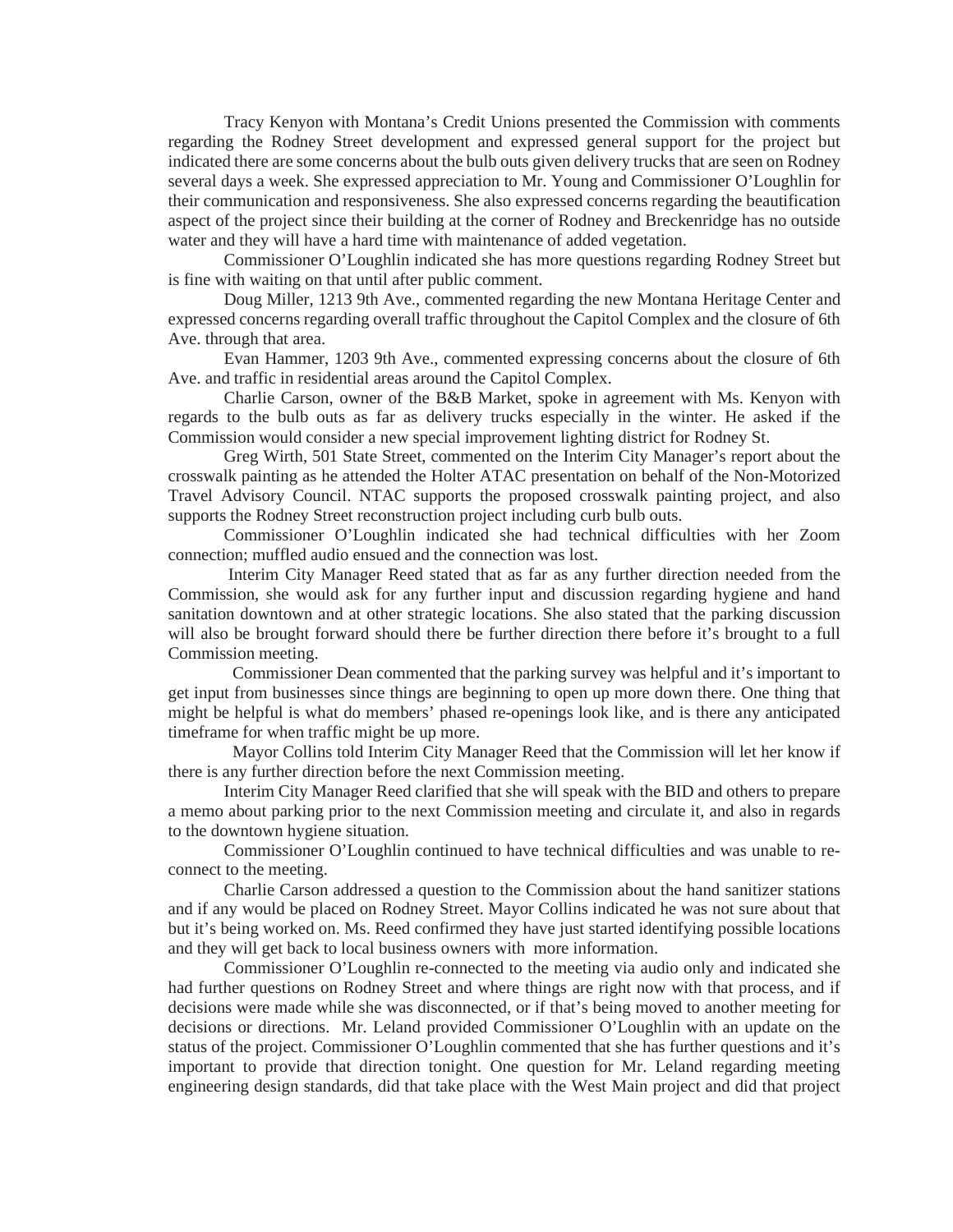comply with those standards? Mr. Leland confirmed it did except for the boulevards did not go in there because they didn't have the right-of-way widths.

Commissioner O'Loughlin also asked about the Front Street project and any modifications there from the design standards. Mr. Leland stated there were not many modifications except for changing the bulb outs to allow for truck traffic in the area. Commissioner O'Loughlin commented her preference is to eliminate the bulb outs especially at Rodney and 5th, between 5th/6th and Breckenridge, given the number of comments that have been received about that and the amount of pedestrian traffic in that area. She asked if there might be an alternative traffic calming device that could help accommodate large delivery trucks.

Mayor Collins concurred on the need to be sensitive to area residents and businesses on that particular issue, indicated he would like to visit Rodney Street and asked Interim City Manager Reed if something could be arranged for tomorrow with any interested parties so that everyone can get a full picture of what incoming comments have indicated. Ms. Reed indicated she will work on arranging this with Mr. Leland for a visit tomorrow.

Commissioner Logan concurred with Commissioner O'Loughlin's concerns about the bulb outs but said he was comfortable with the street widths.

Commissioner O'Loughlin stated that there are design standards in place for a good reason but there are situations where existing streets that were designed prior to those standards as far as their impact. She expressed concern about Rodney Street being narrowed throughout that area and supports widening it beyond the standards but thinks the width should be looked at again. She's assuming the plan is to continue narrowing the street in future phases so something to think about is it necessary to narrow the street given it's a currently existing street.

Commissioner Dean indicated interest in attending the field trip to Rodney Street and she doesn't yet have enough information to make a decision on this issue right now. Having an idea about the options and pros and cons of each would be helpful and she hasn't gotten that clarity yet.

Mayor Collins reiterated to Ms. Reed the desire to have a time arranged for tomorrow to visit Rodney St. with Mr. Leland and other interested parties. Ms. Reed indicated she will email all the arrangements.

Commissioner O'Loughlin stated she is aware that ultimately a decision has to be made and there may not be an ideal amount of information; she's spent a lot of time considering the issue and is ok with other members of the Commissioners if they feel they need to do more work but the risk is delaying the project if direction is not provided by the Commission soon. She asked that the Commission set out a timeline for them to return to this and make a decision.

Commissioner Haladay joined the meeting via Zoom and apologized for being tardy. He commented on the idea of the field trip and the fact that some Commissioners are asking for more information while others are comfortable with Rodney Street as it exists today. In light of existing businesses such as the B&B Market, Grateful Bread, and Jester's, Commissioner Haladay expressed that he was comfortable with Commissioner O'Loughlin's approach that was concurred by Commissioner Logan. It's worth it to have the other Commissioners going out to look at the street and talk with local business owners, but he's more interested in directing City staff to move forward with the project at tonight's meeting, in order to avoid another two-week delay. There have been comments from the community about this project for years but it's never moved forward beyond budget and public involvement. He would like the Commission to move forward with this project tonight if there's no objection.

Commissioner Dean commented regarding the letters that have been received from area residents and comments that have been received tonight, there's a balance to be considered between the amount of green space and trees and the business areas. She doesn't feel like she necessarily knows if the neighbors are all comfortable with the solution that was presented to the Commission tonight. Per Commissioner O'Loughlin's suggestion that the bulb outs be removed, Commissioner Dean indicated she would like to see the pros and cons for each version since she hasn't see any plans presented without the bulb outs.